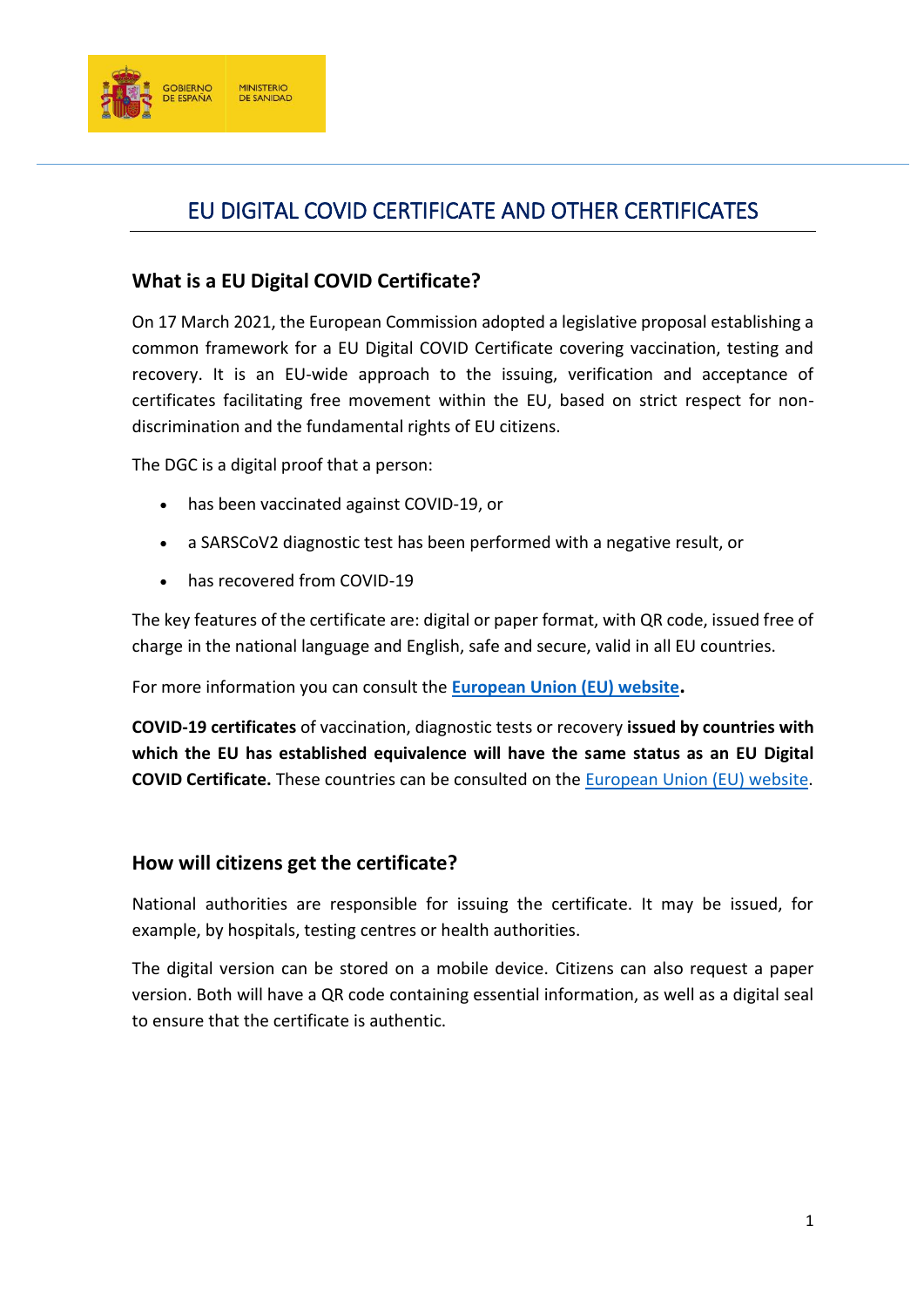

**If I don't have a EU Digital COVID Certificate, can I still travel to Spain, with the origin of my trip being a risk country/area of the European Union or a third country?**

In the case of **third-country nationals**, if they meet the [entry requirements of the Ministry](https://www.mscbs.gob.es/en/profesionales/saludPublica/ccayes/alertasActual/nCov/spth.htm)  [of the Interior,](https://www.mscbs.gob.es/en/profesionales/saludPublica/ccayes/alertasActual/nCov/spth.htm) set out in Order INT/657/2020 of 17 July, they may travel by presenting a document accrediting/certificate of vaccination against COVID-19, a negative diagnostic test or a certificate of recovery against COVID-19, in accordance with the provisions of the current legislation on health checks to be carried out at the points of entry into Spain.

If you are **travelling to Spain under point (k) of that Order,** you can only do so if you have a **valid certificate of recovery or vaccination** with an EMA/WHO authorized vaccine, including people resident in the United Kingdom of Great Britain and Northern Ireland coming directly from this country.

**People aged 12 years or older and under 18 years** can submit a **negative SARS-CoV-2** molecular nucleic acid amplification test -**NAAT (RT-PCR or similar)**- performed **72 hours**  prior to arrival.

Children under the age of 12 years are exempt from submitting these certificates, but not from completing the Health Control Form and obtaining a QR code.

In the case of **European Union citizens**, **these types of certificates may continue to be presented** until the use of the EU Digital COVID Certificate becomes compulsory.

### **What certificate or documentary proof will they require from me on my arrival in Spain, if I come from a risk country/area?**

If you come from a country/area considered of **RISK**, you must bring with you one of the supporting certificates/documents listed below:

- **A. EU Digital COVID Certificate** issued by a member state of the European Union. It may contain one or more of the following documents proving that a person:
	- has been vaccinated against COVID-19
	- a diagnostic test with negative result:
		- o NAAT (nucleic acid amplification test, e.g. RT-PCR, RT-LAMP, TMA), with sampling within the previous 72 hours to arrival in Spain.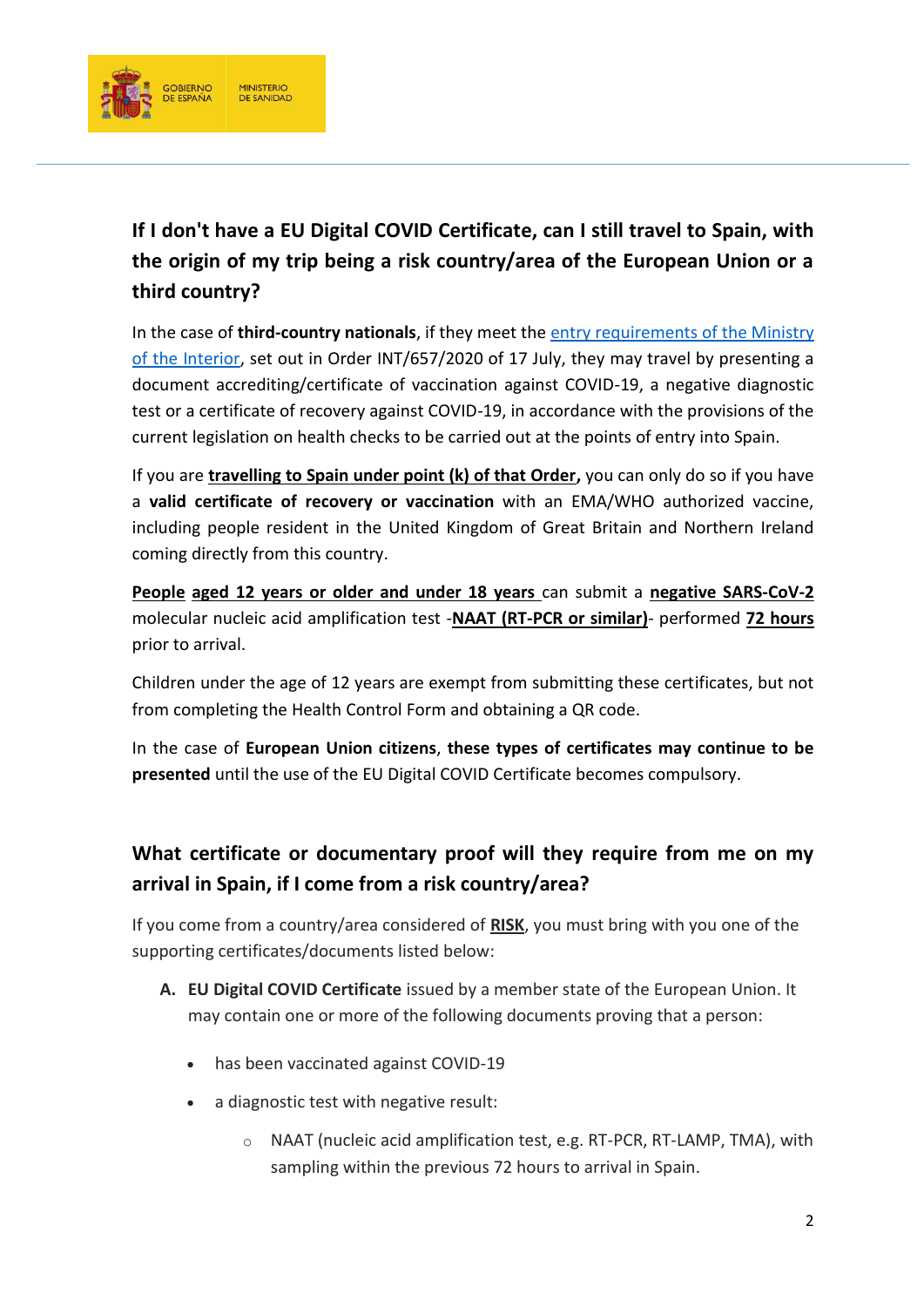

- o RAT (rapid antigen test) with sampling within the previous 24 hours to arrival in Spain. To consult the list of rapid tests approved by the European Commission, click [here.](https://ec.europa.eu/health/system/files/2022-02/covid-19_rat_common-list_en.pdf)
- has recovered from COVID-19, after having had the disease.
- **B. NON-EU CERTIFICATE, THIRD COUNTRIES**: this is any of the supporting documents listed above, but issued by non-EU countries, in a format readable by airport health control staff.

If you come from a **[HIGH RISK](https://www.mscbs.gob.es/en/profesionales/saludPublica/ccayes/alertasActual/nCov/spth.htm)** country/territory, in order to pass the health controls on arrival in Spain, you will have to present your SpTH QR code together with a certificate of vaccination or recovery, and also a certificate of diagnostic test for active SARS-CoV-2 infection (AIDT), with a negative result.

### **Who has to present a documentary proof or certificate to enter Spain?**

All those passengers who come from a SARS-CoV-2 country/area considered of risk or high risk, must present one of the certificates or supporting documents mentioned above. Children under 12 years of age are not required to present these documents.

The list of risk and high risk countries/zones and more information can be seen at the following [link](https://www.mscbs.gob.es/profesionales/saludPublica/ccayes/alertasActual/nCov/spth.htm) and will be regularly updated. This requirement applies to air and sea transport. For more information see the following [Ministry of Health link.](https://www.mscbs.gob.es/en/profesionales/saludPublica/sanidadExterior/ControlHS.htm)

# **Do I have to travel with the certificate or document proving vaccination against COVID-19/diagnostic test/ recovery of COVID-19 to enter Spain?**

As part of the documentary control carried out at the points of entry, passengers may be asked, at any time, for proof of vaccination/diagnostic test/recovery of COVID-19.

This certificate or supporting document (vaccination, diagnostic test, recovery) must be the original; it must be written in Spanish, English, French or German and may be submitted in paper or electronic format. Any such document shall contain at least the following information: traveller's name and surname, personal identification number used to obtain SpTH QR. In addition:

-In the case of **documentary evidence of vaccination**: date of complete vaccination, vaccine administered and country where vaccinated.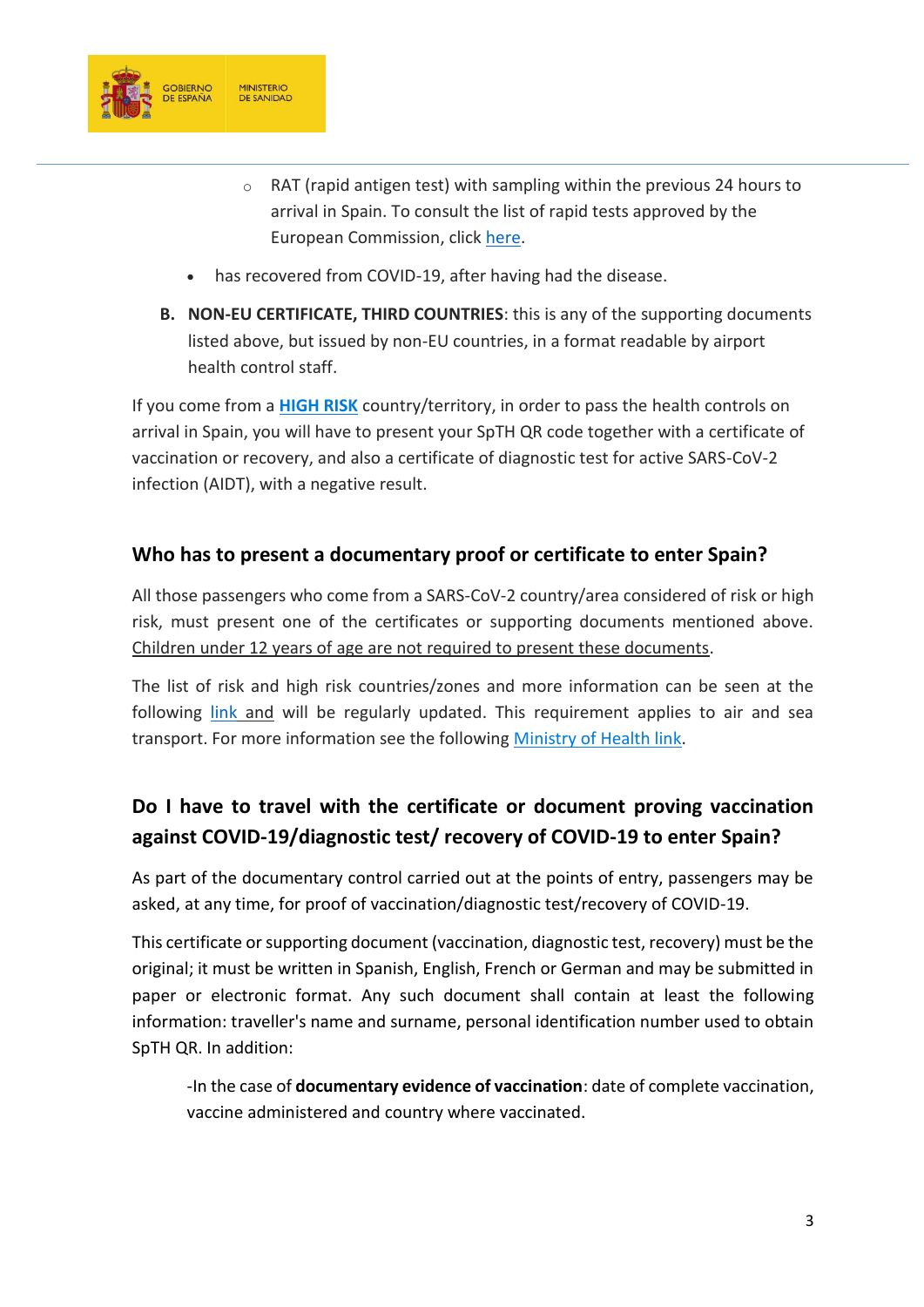

- If the **document accredits a diagnostic test**: date the sample was taken, identification and contact details of the center performing the analysis, technique used and negative result.

-The **certificate proving recovery** must state the date of the first positive test, and indicate that the passenger has passed the disease and is not currently infectiouscontagious, and the country where the certificate was issued. Passengers with a Recovery Certificate other than an EU Digital COVID Certificate or equivalent must also provide documentary proof of the diagnostic test from which the Recovery Certificate is derived

If you come from a [HIGH RISK](https://www.mscbs.gob.es/en/profesionales/saludPublica/ccayes/alertasActual/nCov/spth.htm) country/territory, in order to pass the health controls on arrival in Spain, you will have to present your SpTH QR code together with a certificate of vaccination or recovery, and also a certificate of diagnostic test for active SARS-CoV-2 infection (AIDT), with a negative result.

If it is not possible to obtain it in these languages, it must be accompanied by a translation into Spanish carried out by an official body.

#### **What vaccinations against COVID-19 are allowed to be able to enter Spain?**

Any vaccine authorized for marketing by the **[European Union \(European Medicines](https://www.ema.europa.eu/en/human-regulatory/overview/public-health-threats/coronavirus-disease-covid-19/treatments-vaccines/vaccines-covid-19/covid-19-vaccines-authorised#safety-updates-for-authorised-covid-19-vaccines-section)  [Agency, EMA\)](https://www.ema.europa.eu/en/human-regulatory/overview/public-health-threats/coronavirus-disease-covid-19/treatments-vaccines/vaccines-covid-19/covid-19-vaccines-authorised#safety-updates-for-authorised-covid-19-vaccines-section)** and **[WHO](https://www.who.int/teams/regulation-prequalification/eul/covid-19)** will be accepted. In the case of certificates with vaccines not authorised by these agencies, the last dose administered must be of one of the authorised vaccines.

#### **What COVID-19 diagnostic tests are accepted for entry into Spain?**

2 types of tests are allowed, with negative result:

- Nucleic acid amplification tests (NAAT), which detect the genetic material of the virus (e.g.: RT-PCR, RT-LAMP, TMA, HAD, NEAR, CRISPR, SDA).
- Rapid antigen detection tests (RATs), which detect the presence of virus antigens. The tests accepted are those authorised by the European Commission, which can be consulted at the following **[link](https://ec.europa.eu/health/sites/default/files/preparedness_response/docs/covid-19_rat_common-list_en.pdf).**

These tests must have been carried out (taking of the sample) 72h(NAAT)/24h(RAT) before arrival in Spain.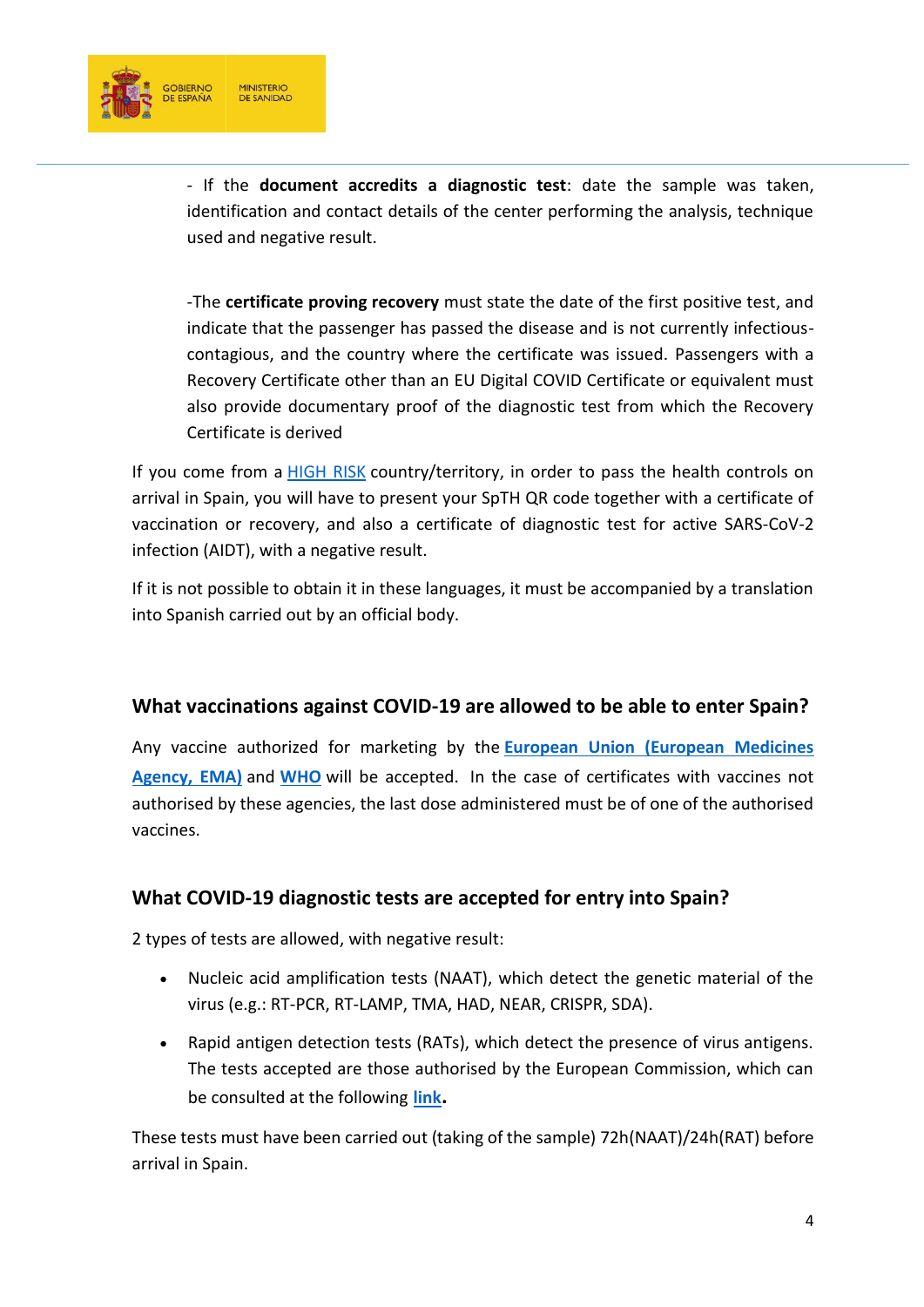

### **What validity do my Certificates/documents certifying vaccination, recovery and/or diagnostic tests have?**

- **Vaccination Certificate:**
	- $\circ$  From 1 February 2022, this will be valid from 14 days after the date of administration of the last dose of the complete vaccination schedule and will be valid up to 270 days from the date of administration of that last dose.
	- o Thereafter, in order to be valid, the vaccination certificate must reflect the administration of a booster dose. These certificates will be considered valid since the day the booster dose was administered.
- **Certificate of Diagnostic Test:** valid certificate if the sample has been taken within 72 hours prior to arrival in Spain, for NAAT tests, and 24 hours for RAT tests.
- **Certificate of Recovery:** Recovery certificates issued a**t least 11 days after the first positive NAAT or RAT**, and up to a **maximum of 180 days** after the date of sampling, are accepted as valid. The RATs accepted are those authorised by the European Commission, which can be consulted at the following [link,](https://ec.europa.eu/health/system/files/2022-02/covid-19_rat_common-list_en.pdf) and must have been performed by healthcare professionals **after October 1, 2021**. Passengers with a Recovery Certificate other than an EU Digital COVID Certificate or equivalent must also provide documentary proof of the diagnostic test from which the Recovery Certificate is derived.

If you do not comply with any of the above data, you cannot obtain your QR.

# **If I arrive in Spain in transit, with another country as my final destination, am I obliged to present one of these certificates or supporting documents on arrival in Spain?**

If the transit in Spain is carried out without leaving the international zone, you will not be required to present a certificate. If the transit involves passing through the border control centres and therefore entering Spanish territory, you must present your TRANSIT QR, boarding card or ticket for the next flight or connection flights to prove that the final destination is international, and you may continue your journey, provided that the transit lasts less than 24 hours and you do not leave the airport premises.